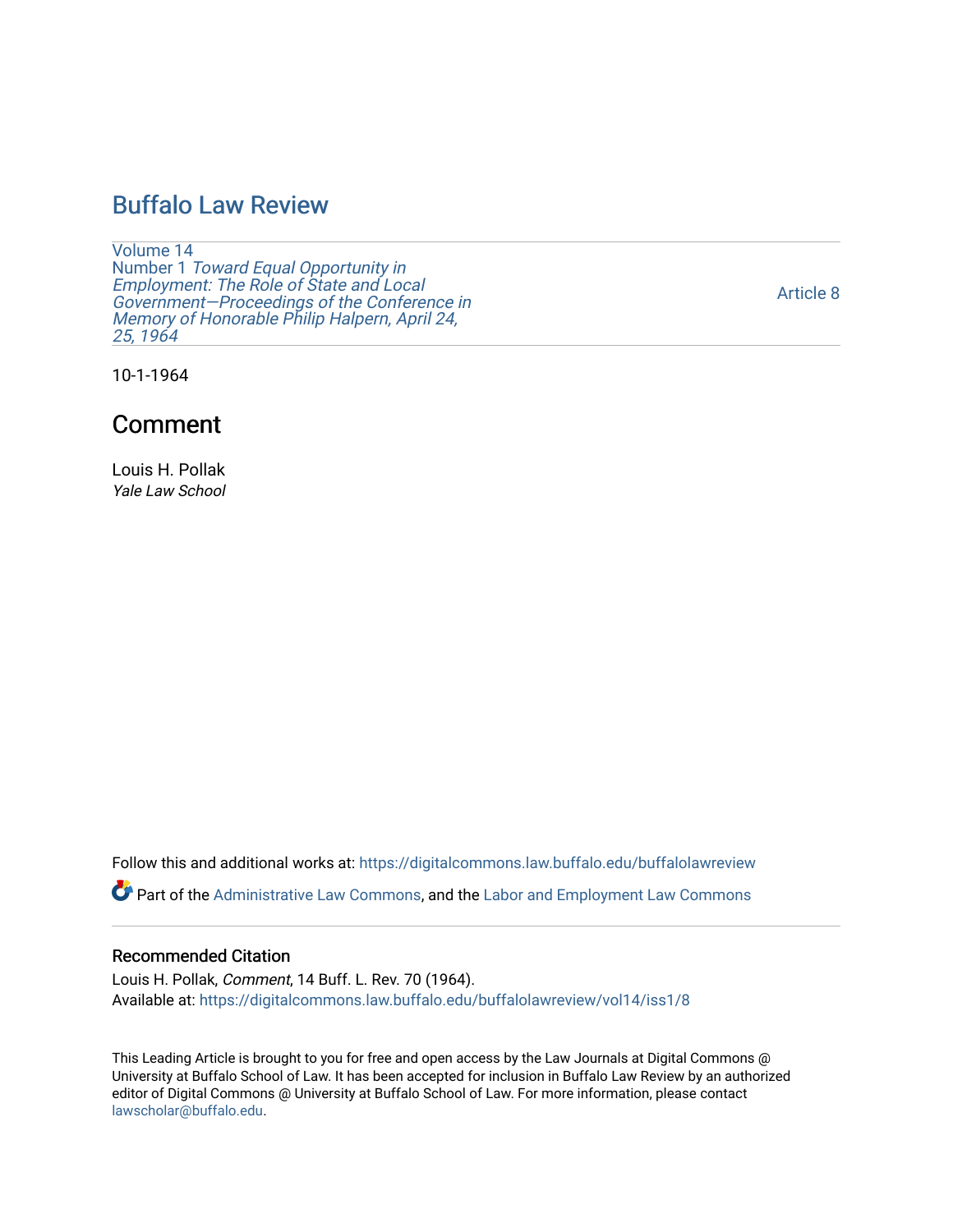#### **COMMENT**

#### Louis H. POLLAK\*

**EAN HYMAN, friends: It is a great privilege to participate in a conference** D honoring Judge Halpern. And it is of course deeply fitting both that we honor him by meeting to discuss problems of civil rights-problems which so deeply engaged the Judge's mind and heart-and that this conference is held under the auspices of the Law School with which the Judge was so closely identified. As this conference bears witness, Buffalo Law School is one of those centrally dedicated to fostering those uses of law which can help to realize our democratic commitments. The character of this School is one of the lasting memorials to Judge Halpern. But it also testifies to the distinguished leadership of Dean Hyman. As the Dean nears the end of his decanal term, I am happy to have this opportunity to salute him.

Dean Hyman has indicated, in his very generous introduction, that my role as commentator on this evening's papers-however that role may have been originally conceived-has been skewed a little. Let me explain why: Up until yesterday morning I was quite hopeful that, as commentator-whatever that may be-I would be permitted an advance view of the papers I was to commentate (if you will excuse the expression) upon. To be sure, none of the papers was in hand. But at least I had a phone call yesterday morning from Dean Ferguson's secretary promising me that a massive tome was on its way to New Haven. Yet when I stopped at my office this morning, en route to the airport—no tome.

Well, how would you feel? I felt discriminated against. But, remembering that the law proceeds only upon due inquiry, I sent out my field examiners to the New Haven Post Office to track down the Ferguson manuscript. A few minutes later they were back with a reply from the Postmaster: "If Dean Ferguson sent Pollak a paper through the mail, we'll produce it or write one ourselves." And, sure enough, five minutes later one of those red-white-and-blue mail wagons trundled up to -the Yale Law School door and delivered what was alleged to be the Ferguson opus. I grabbed it, drove to the airport, and settled down to read Dean Ferguson's text on the flight to Buffalo. And a splendid text I found it to be, all garnished with fifty-eight numbers designating footnotes. But there were no footnotes. So, once again, I felt discriminated against. After all, I'd received only one of the three papers, and only the text of that. But then, still in mid-flight, I reasoned it out to myself that *I'd* misunderstood the dimensions of the role Dean Hyman and Professor Schwartz had contemplated for me. It was sheer megalomania that had led me to suppose I was to commentate upon the Ferguson *and* Feild *and* Hill papers. My assignment was the Ferguson paper, and only the text of that; and another heavy-domed scholar was to commentate upon the footnotes.

But when I arrived at this dinner I discovered I was in error. Dean Hyman

<sup>\*</sup>Professor of Law, Yale Law School.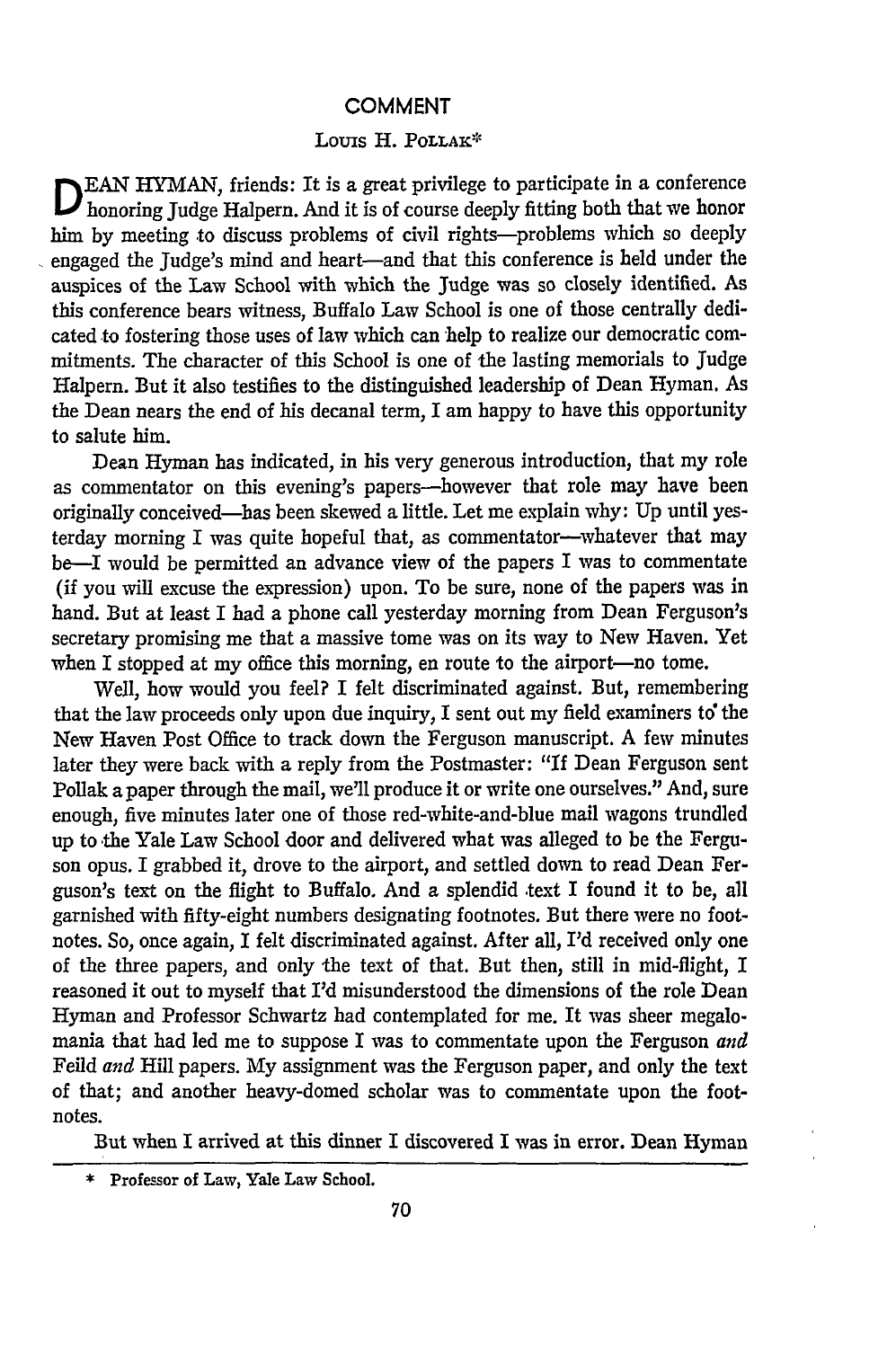#### *COMMENT*

indicated that he expected me to deal with all three papers-and he made it fairly clear that he didn't think my contribution would be any the less meritorious for not having seen two of the papers. I was trying to decide whether the Dean's observation was just routine courtesy (and if so, to whom) when John Feild came over to greet me-a document in one hand and a bourbon in the other. I'm afraid I mixed them. What I'm trying to say is that, though I absorbed a good deal of the Feild paper, I'm not sure that the absorption process was wholly useful.

At that point Professor Schwartz came in bearing on his back what turned out to be the collected works of Herbert Hill. I sampled pages; then chapters; and then, in my desperation, whole volumes. And, as I was trying to think of how to locate and climb the central summit of the Hill, I was reminded of an experience which befell my colleague, Boris Bittker, some nine thousand years ago when he was law clerk to Jerome Frank. One Friday afternoon Judge Frank handed Boris a draft opinion which he proposed to hand down the following Monday. Boris said, with law clerkly diffidence, "Judge, this is a pretty substantial opinion-sixty-eight pages long. I wonder whether you would be willing to let me take it home over the weekend and see if I could whittle it down a little bit." Judge Frank said, **"Of** course, Boris, if you want to spend your weekend that way." Boris did and came in proudly on Monday morning with a seventeenpage restatement compressing the Judge's opinion. He handed it to the Judge and the Judge said, "Give me a little while to look at it, won't you?" He retired to his chambers and emerged ten minutes later: "Boris, what you've done is first-rate. We'll add it on at the end of the opinion."

And now that you know the legislative history of my appearance here this evening, I shall proceed to commentate. First, I'd like to address myself to Dean Ferguson's paper:

Dean Ferguson has strongly emphasized the paramountcy of federal interest in the whole question of racial discrimination in employment. He's exactly right, of course. We start with the integrated nature of our economy-if not of our employment picture. We are compelled-if we really mean to deal with these problems seriously and with substantial effect-to rely heavily on the national power in all of the aspects which Dean Ferguson so clearly articulated; so I'm not disagreeing with anything I understood him to say.

My qualifications are only with respect to what he did not say-at least what I did not hear him say. Actually, I doubt that he will disagree with what I will add by way of addendum-and it may sound like a small thing, but it seems to me a reservation of considerable consequence. In stressing the importance of federal regulation, whether through the President's executive power unaided by legislation or through the whole elaborate programmatic regulation that a federal fair employment practices law would give us, I would urge that we not forget, or sort of discard as not worth bothering about, the segments of the employment picture which are beyond federal control. I mean "beyond" in two senses: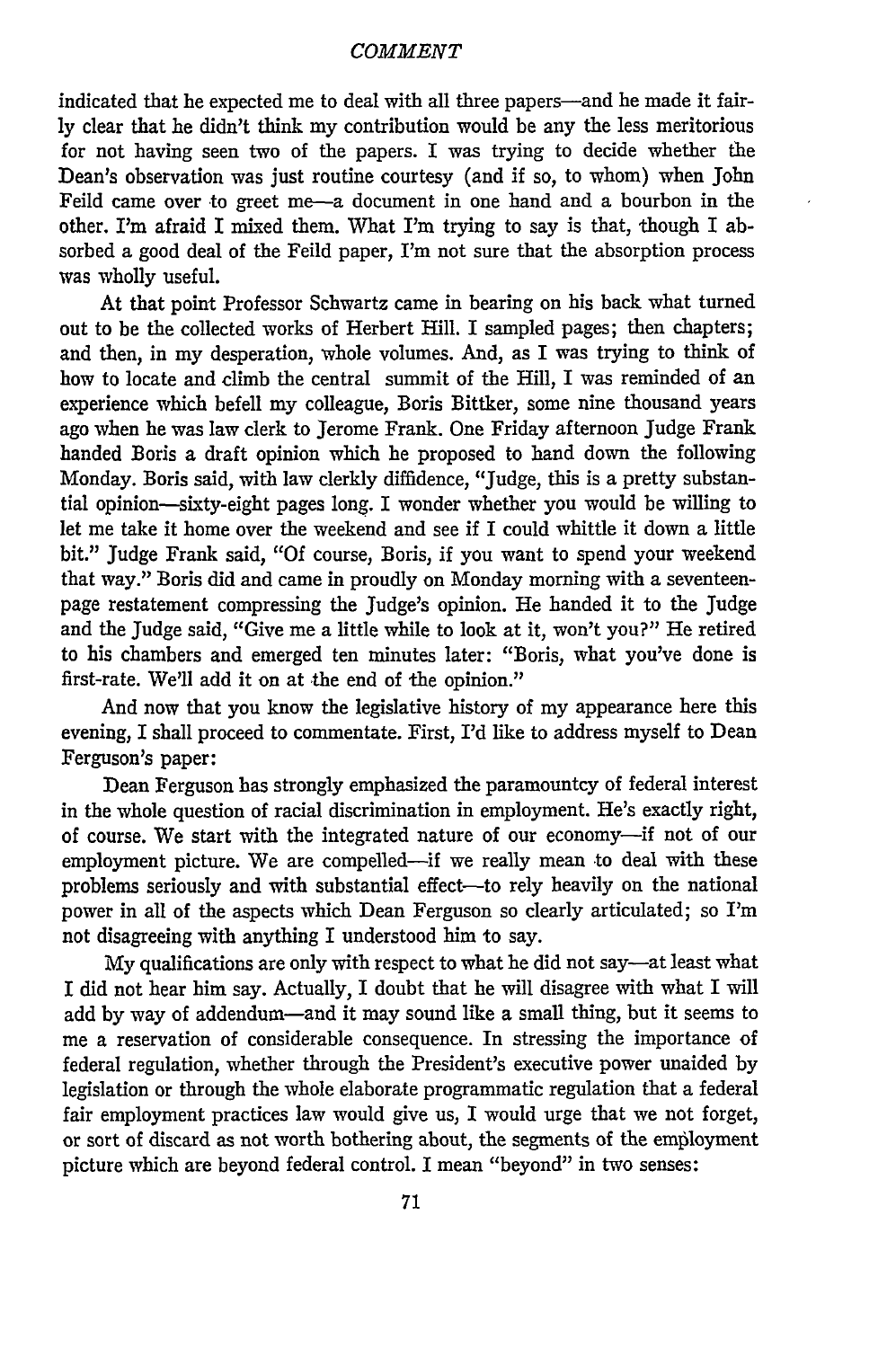First, I suppose there is an area that's constitutionally beyond federal control. If we think hard enough--or if we get our students in Constitutional Law I to think hard enough-it is possible to isolate certain kinds of businesses that probably don't have any impact on interstate commerce at all. There are icecream parlors that are not on interstate highways. There are barbershops that have three chairs which do not cater to people moving back and forth across state lines. And I think it worth being concerned about barbershops. (Tonight I'm not talking about whom the barbershop caters to. We all remember hearing *ad nauseam* how difficult it is for a white barber to learn to cut Negro hair. But I can't believe we whites are wholly incapable of learning this skill. This seems to me a technological problem that we ought to be able to lick in time. Tonight, however, I'm more concerned about the converse of the problem.) In most cities, barbers' scissors do not seem to be handled by people who are not white. And the barbershop is only one of many very small businesses throughout the country which, collectively, employ hundreds and hundreds of thousands of people-far too few of whom are Negroes.

Moreover, even within the range of what the federal government constitutionally can reach, the most vigorous programs conceivable-programs designed by Clyde Ferguson and John Feild and administered by Herbert Hill-are not going to cover anything like the full sweep of possible federal fields of control. That, after all, is why the National Labor Relations Board set up jurisdictional limits.

My point is that "the limits of effective legal action" may be far broader when policed at the state level and yet again at the municipal level.

Now Mr. Hill has very challengingly asserted the ineffectiveness of local regulation-at least the ineffectiveness of state regulation. He hasn't really addressed himself to-although I'm sure it's included in his general indictment -the possibilities of municipal regulatory action. I respond immediately to this. I live in a city which is at this moment considering the establishment of a municipal commission which, among other things, would administer-within the city limits of New Haven-the state of Connecticut's fair employment, public accommodations, and fair housing laws. And the chief reason why it should be possible to persuade the New Haven Board of Aldermen to do this is because the Connecticut Commission on Civil Rights has not been able to do the statewide job that we would want it to do.

Why? Perhaps for many of these reasons adduced by Mr. Hill. But assuredly for the reason that nobody can police Connecticut on a biennial budget of \$190,000.00 with a staff of four field investigators. Now those figures, I thought, were fairly pathetic, but they certainly don't look so bad when measured against the figures compiled by Messrs. Feild and Hill as to states which claim to be even larger than Connecticut. California, for instance.

Now are these meager budgets the fault of the California Commission or of the Connecticut Commission? Of course not. These budgets are, instead, an apt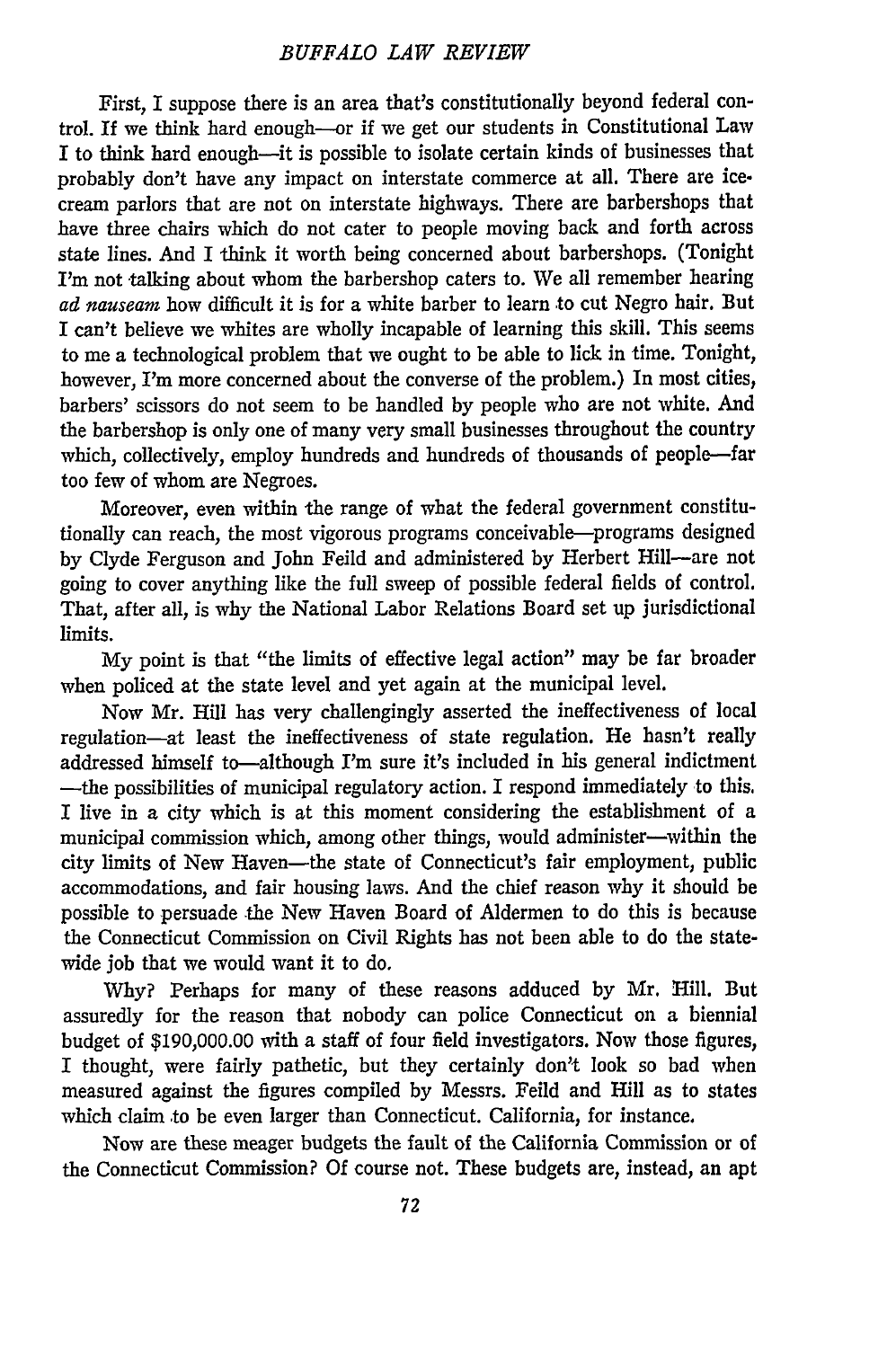measurement of our inability, as political communities, to elect legislators who will commit a meaningful quantity of tax dollars to support regulatory programs of this sort.

In short, if California has a staff of only 35 to 50 or whatever to administer its state antidiscrimination laws, that's because, collectively speaking, California doesn't really care very much about this kind of a program. Now there may be added problems-there may be internal problems of administration such as those Herbert Hill and John Feild have discussed, and my guess would be that much of this criticism is justified. For example, everything that John Feild said about how he would want to structure a state commission or a national commission seems to me entirely right. On the other hand-and here I am particularly concerned with the Hill paper-I want to file one important caveat.

Mr. Hill finds it significant that Pennsylvania and New York are-and are increasingly-centers of mass Negro underemployment and unemployment. The significance which Mr. Hill sees is that these are states which have been purporting to enforce their fair employment practice laws. The apparent "ergo" is that such laws are useless, or perhaps even counter-productive. But surely that is not the actual lesson to be drawn. Surely the existence of these agencies derives from the lack of employment opportunities-not vice-versa. And surely the lesson to be drawn is that the kind of regulatory apparatus we now have, structured in the fashion we're presently accustomed to, may be able to cope with certain symptoms, but not with deep-seated disequalibria in the labor market. Actually, I doubt that Mr. Hill seriously contends that his data support a graver indictment-i.e., that the law is generically incapable of developing institutions adapted to meeting these exigent moral and economic issues. Indeed, the Sheet Metal Workers case,<sup>1</sup> to which Mr. Hill devotes considerable attention, is itself a demonstration that, properly activated, the existing New York Commission can act with significant impact at least at the level of symptomology.

Now, having said that, there is, of course the very real possibility that Herbert Hill is right in the larger sense, namely, that we are talking about a range of problems that are only partially, and haphazardly, within the effective limits of the law at whatever level we are applying the law-federal, state, municipal, or what have you.

And I suspect that this is true. I suspect that we are talking about problems which, since most of us gathered here are lawyers, we would like to analyze and criticize in terms of how can we sharpen up administration, how can we get more administrators-more mine inspectors as John Feild put it so well-and get the job done better. But surely, when we are talking about a major reorientation of our economy, we are really talking about problems that go beyond the scope of regulatory law as conventionally conceived.

We are looking, in short, for new kinds of initiative, not to supplant but to supplement our ordinary regulatory institutions. Now, to give one closest to

**<sup>1.</sup>** Lefkowitz v. Farrel, C-9287-63 (N.Y. State Comm'n for Human Rights, 1964).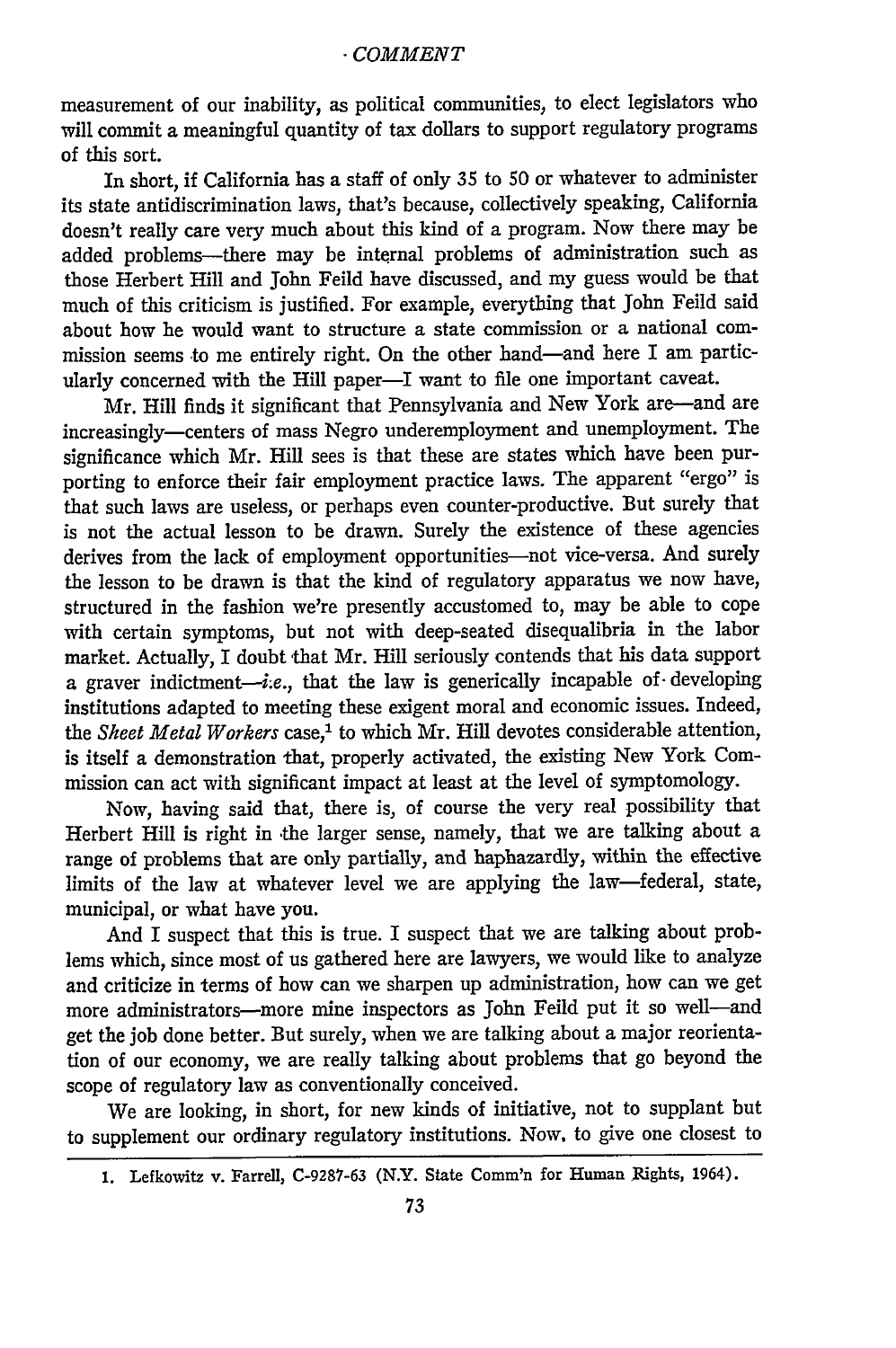the governmental standard, I refer you just **by** chance to the fact that Yale University, under its new President, Kingman Brewster, has established its own private equal opportunity panel. This panel-which is, I may add, still awaiting the filing of its first complaint-is charged with the duty of adjudicating complaints about discrimination in the employment practices of the University, and also in the employment practices of contractors working on substantial Yale building programs. In short, we have a fair-sized corporation engaged in policing its own employment practices and those of enterprises over which it has significant economic leverage. And this private apparatus supplements the existing governmental machinery operative in Connecticut.

But all this, you may properly say, is just another form of governmental mechanism--differing from standard models only in the sense that it happens to be run by a nominally private entrepreneur.

So, you may argue, it is not enough to lengthen our stride a few inches; what we must do is to walk in different paths up steeper mountains. And in a very real sense this is incontrovertible: Today we have to devise new techniques of teaching scores of new skills and disciplines-and we must radically improve existing techniques of teaching the established ingredients of a good education. We have to accelerate the pace of our thinking about the impact of automation on those already in the labor market. And-hopefully--we have to plan the phased readjustment of a defense-oriented economy to one which is at once more variegated and more generally productive. All these, surely, are economic adaptations which are far beyond the scope of anything that the New York State Commission or the Connecticut Commission can decree or that the President of Yale or the President of the United States can by executive order ordain and establish.

In short, we're looking for imaginative, creative action-public and private -which requires legislation or money (and probably both) and which has as a chief objective fitting people to the useful and rewarding jobs likely to exist one and two decades hence. To revert to a single mundane example on the local level I happen to be familiar with, New Haven now has in being a real retraining program producing the kind of technicians John Feild mentioned the growing need for. Under this program men and women, both white and black, who now have neither skills nor jobs, are acquiring both in a matter of months. Today this is a pilot program administered by Community Progress Inc. and financed by the Ford Foundation. But if it proves itself-and there is good reason to believe it will-I have little doubt that New Haven and hundreds of comparable communities will, with federal support, undertake programs of this kind as longterm municipal endeavors. (Please understand that my frequent references to New Haven are not solely the product of a parochial pride fertilized by wider ignorance. My real point is that programs manageable by one medium-sized city are duplicable by hundreds of others).

What conclusions do we come to, then, as to the effective limits of the law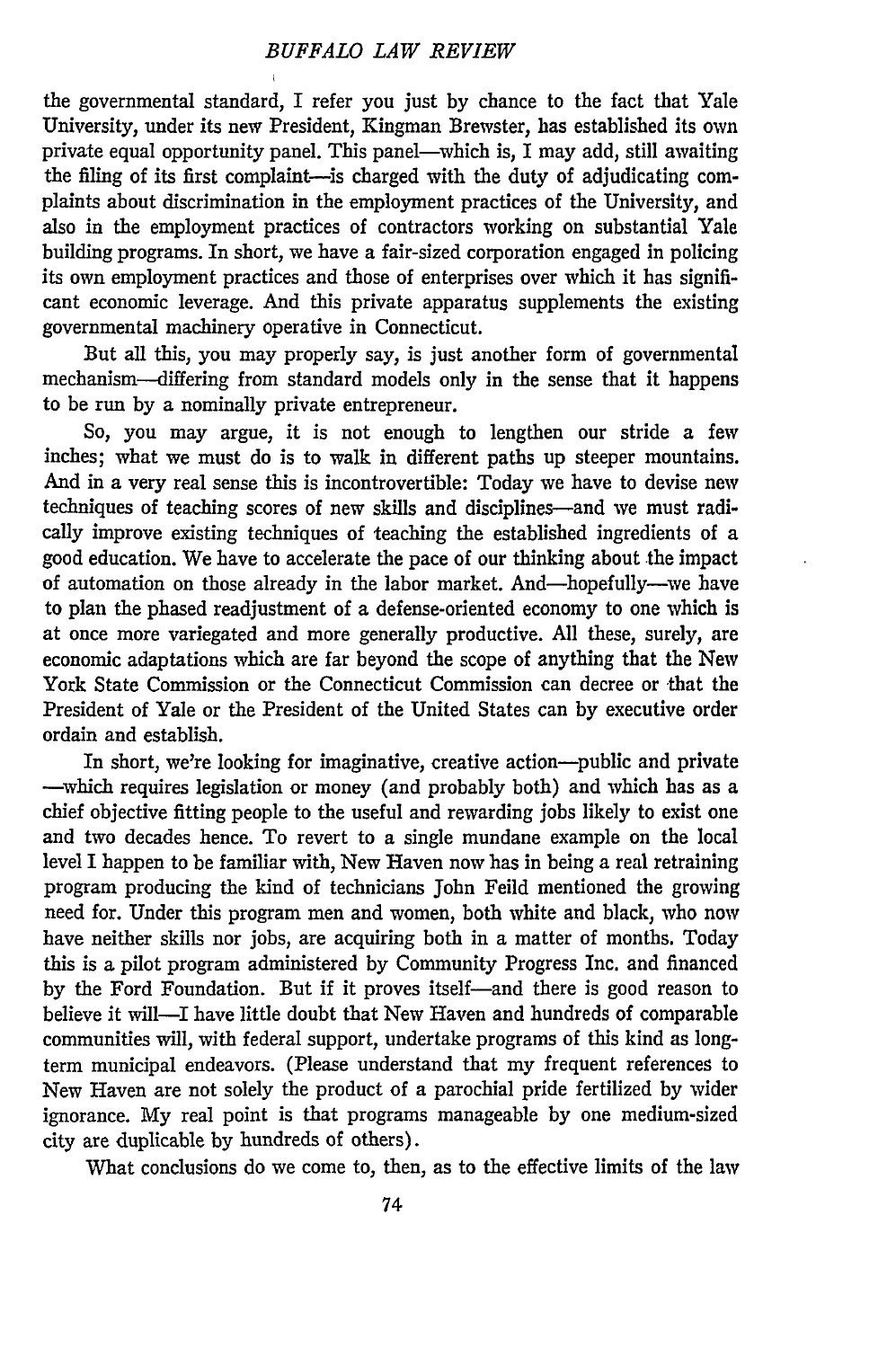#### *COMMENT*

in dealing with the problems of racial discrimination in employment? We know, from what Messrs. Hill and Feild have taught us, something of what needs to be done to improve the fair employment practice commissions which are already in being. The fact that improvements-very likely radical improvements-are in order should not surprise us: after all, in terms of our political-historical perspective, these two-decade old regulatory mechanisms are still very new. But what of the apparent fact that all the innovations we can think of will not enable these commissions to make serious inroads on the dearth of good jobs which confronts millions of Negroes now in and shortly to enter the labor market? When we reach the conclusion that we must, simultaneously, pursue far bolder and far more comprehensive programs, are we saying that the law as we have conventionally understood it is ineffective? Not at all.

I think the more accurate assessment is this. The process we are witnessing -and participating in-is the extension and ramification of law. Thus, I think we can agree that chief among the antecedent causes of this conference is the fact that ten years ago the Supreme Court decided the *Segregation Cases.* To be sure, that was, strictly considered, law of a very different order from the detailed and systematic regulatory legislation which is the focus of our present agenda. That was law speaking in the simple, non-meticulous idiom of the Constitution-law saying to government, "You can't treat people this way any longer." But it was law which has implications far beyond that negative command. That negative command has forced back on all of us collective political responsibility to go out and do affirmative things to right the ills of our democracy. That's why, at the national level, there have been two Civil Rights Actsin 1957 and 1960;—and why this summer we will get a far more comprehensive Civil Rights Act; and why, in turn, the Civil Rights Act of 1964 will in three or four years time seem ripe for amendment.

Paralleling this positive regulatory legislation there must and will be a wide range of supplementary efforts, both public and private: poverty programs in Harlem and Appalachia; Ford grants to community colleges in Yakima, Sheboygan and Raleigh; self-starting neighborhood groups in Buffalo, Washington and Chicago's South Side.

It's very easy for us, as lawyers, to sit and devise better ways of structuring existing political institutions such as the state antidiscrimination commissions. I hope we do it. I hope we can follow this up by persuading legislators to bet some tax money on it. I hope we can get some better legislators and some reapportioned legislators. (In fact, while we're talking about discrimination in employment, perhaps state legislatures would be a good place to start widening Negro job opportunities.) Better and more responsive legislatures can be expected to provide not half or three-quarters of a million dollars but five or ten million to back up the efforts of a state commission policing a medium-sized state.

It may prove far harder to move our political communities in the ways